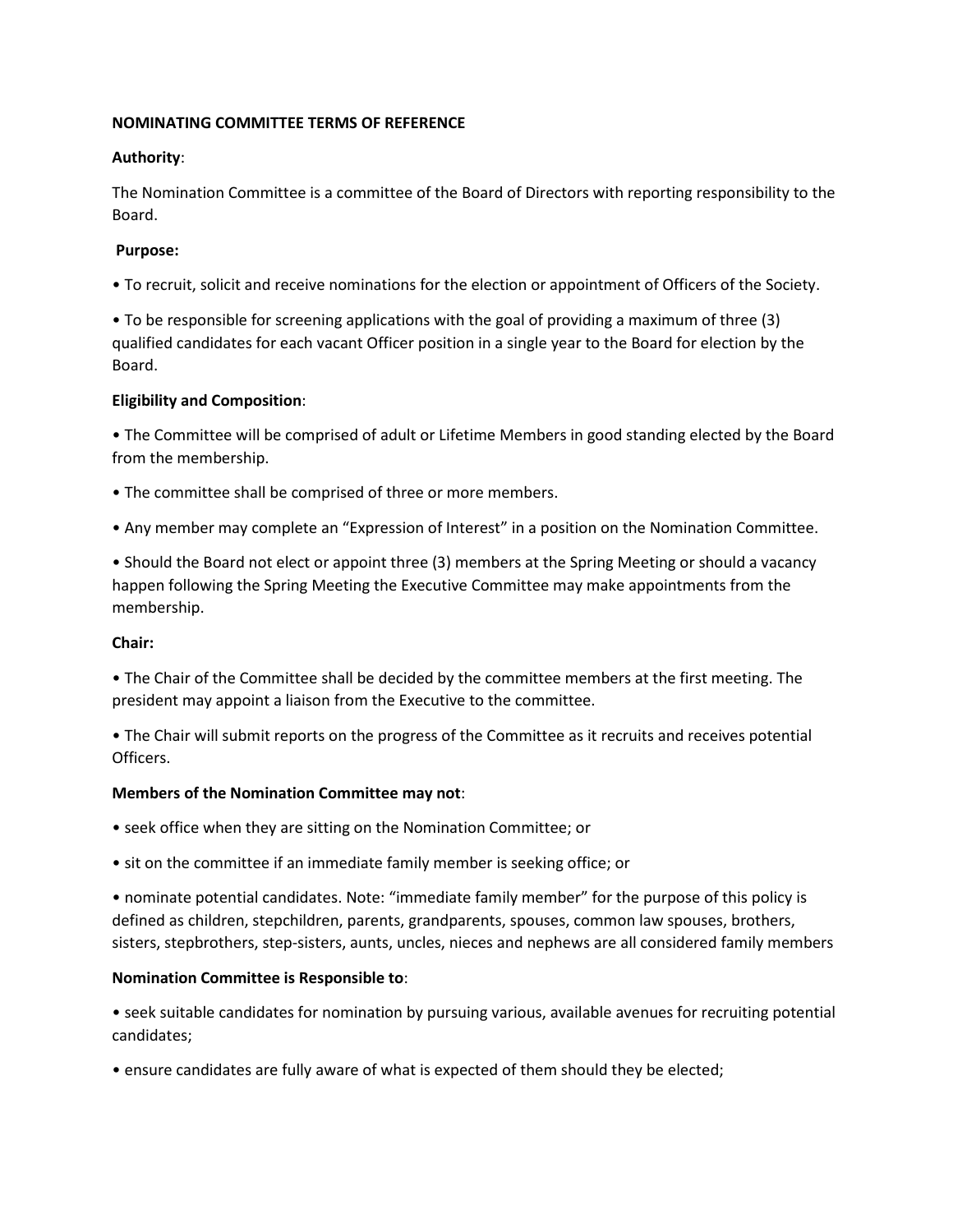• direct interested applicants to the HCBC website to obtain an Officer Nomination package and relevant roles and responsibility description; Applications will be returned Policy #105- Dec 2019 Amended S 3 - 3 to nomination@hcbc.ca and will be checked for completeness and eligibility and then forwarded to the Nomination Committee members;

• receive completed, eligible applications from the office following the closing date;

• review as a committee all applications for Officer positions for adherence to competency and suitability requirements;

• interview all candidates using a pre-agreed to set of questions developed by the committee;

• Chair may request the office to check the candidates' social media use to ensure candidates' allegiance to the Society's Mission, Values and principles;

• narrow the field to a maximum of three (3) candidates for each vacant officer position for presentation to the Board for election;

• one month prior to the Fall Board meeting supply the Executive Director or designate with the list of selected, qualified candidates, their biographies and competency sheet from their applications for inclusion in the Fall Board Book.

## **Terms of Office**:

• Terms of office will commence following the closure of the Spring Board meeting at which they were elected and close at the start of the Spring Board meeting in the following year.

• A member may be elected/appointed for a maximum of four (4) concurrent one-year terms.

#### **Nomination Committee relationship with the Executive Director:**

• The Executive Director will provide the Board and the Nomination Committee with a list of the Officer positions to be filled.

• The Executive Director will provide the Nomination Committee with the relevant information such as the roles, responsibilities and competency requirements for each position and a copy of the Officer Nomination package(s).

• The Executive Director will provide the Board and the Nomination Committee with timelines for the various phases of the nomination process along with the Nomination and Election of Officers Procedure.

• The Executive Director will ensure that the membership is advised by electronic means of a general call out for Nominations for the various officer positions available in any given year.

• The Nomination Committee Chair may be assisted by the Executive Director or their designate at any time during the process. In order to ensure efficiency, standards and adherence to privacy requirements staff will be responsible for all electronic and other information sent to the membership at large.

#### **Meetings**: